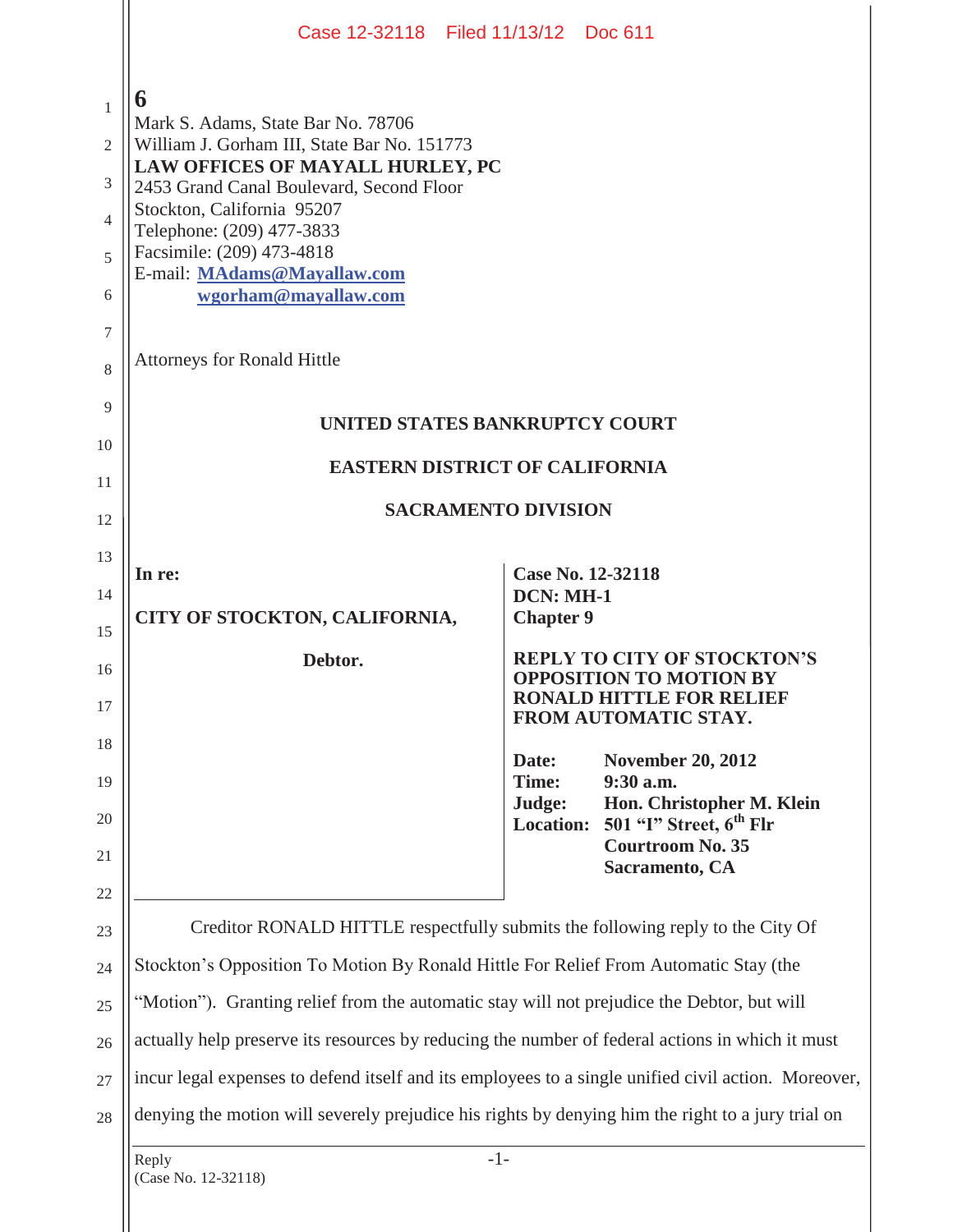the facts of his case as to the Debtor, forcing him to incur substantial additional expenses to try his action in multiple federal cases and venues, and severely delaying and hampering his ability to try his action against the individual defendants who are not Debtors in the bankruptcy case.

## **ARGUMENT**

5 6 7 8 10 11 12 In opposition to the Motion, the Debtor disregards most of the twelve factors commonly considered by bankruptcy courts in determining whether, in their sound discretion, "cause" exists for granting relief from the automatic stay under 11 U.S.C.  $\S 362(d)(1)$ , choosing to focus solely on the balance of harms analysis. Although the balance of harms is clearly an important factor for the court's consideration, many of the other 11 factors also provide crucial information. Some of the more important common factors in this case that were set forth in the motion (and the Declaration of Mark S. Adams) but the Debtor chose not to discuss are:

13

14

15

17

18

19

20

21

9

1

2

3

4

(1) the relief sought will result in a complete resolution of the issues;

 (2) allowing the district court action to continue would streamline the bankruptcy, not interfere with it;

16 (3) that the personal liability of the non-debtor individual defendants is a substantial portion of the district court action; and

 (4) that permitting the district court action to proceed will have no impact on the rights of the other creditors.

 Undoubtedly, had the Debtor felt that any of the facts elicited by those factors favored its position it would not have been so quick to discard them.

22 23 24 25 26 27 28 The Debtor's balance of harms argument is grossly misleading. Contrary to the assertions in Debtor's opposition, a denial of the Motion would impose substantial unjustified harm on Mr. HITTLE. To be clear, it would deprive Mr. HITTLE of his right to a jury trial under the  $7<sup>th</sup>$  Amendment to the United State Constitution as to the Debtor. It will also prevent him from proceeding with his action against the individual defendants throughout the pendency of the bankruptcy case, which is projected to last for several years. During that extensive delay valuable documentary evidence and witness testimony that could be obtained today will almost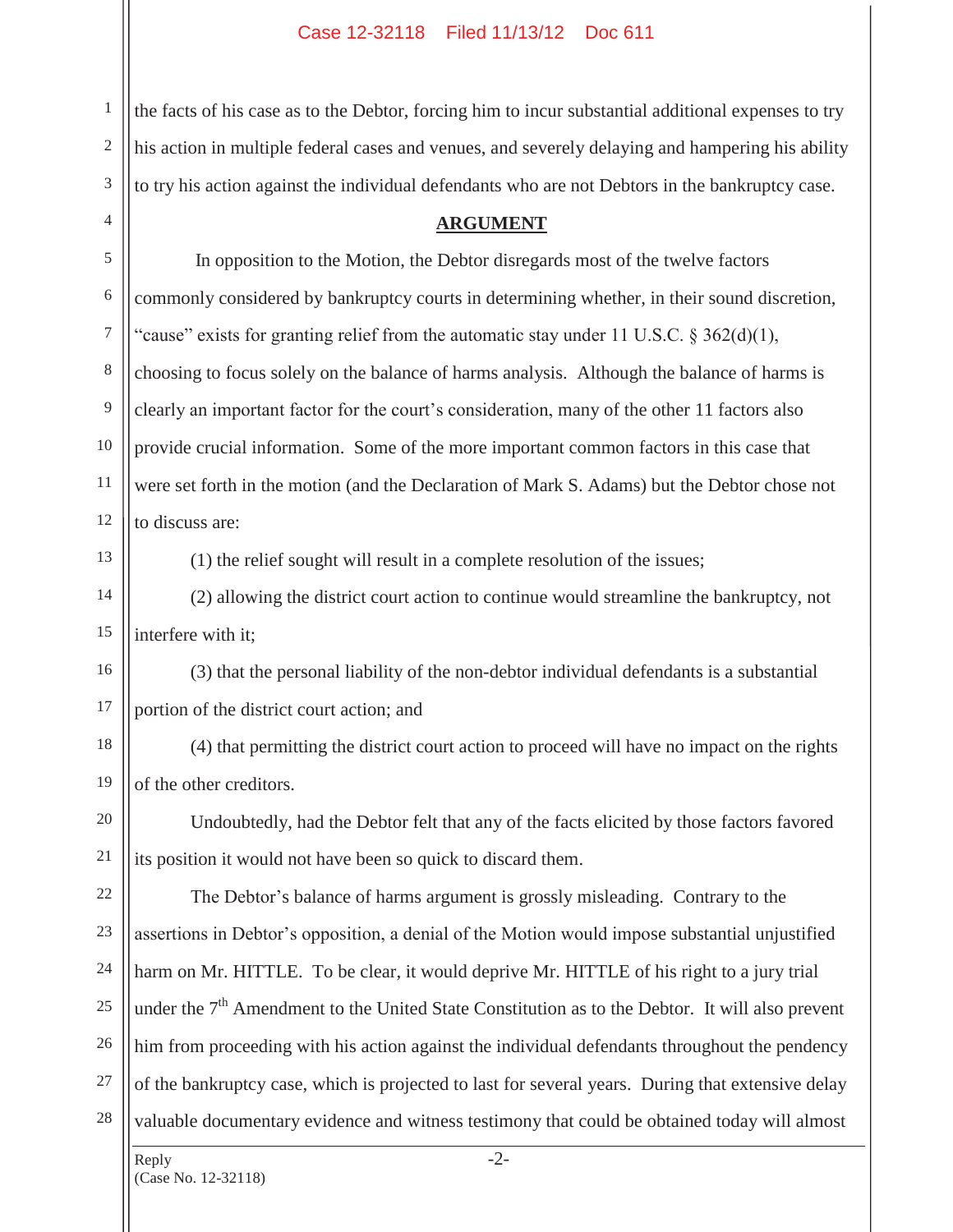## Case 12-32118 Filed 11/13/12 Doc 611

1 2 3 4 5 6 7 8 9 10 certainly be lost before Mr. HITTLE is permitted to even identify it and request it through the discovery process. The loss of that evidence may substantially impair his ability to put on his case as to the Debtor and as to the non-debtor individual defendants, effectively denying him justice against any defendant for the damages he has suffered. He will also be forced to incur significant additional costs to try the case twice: once in the bankruptcy case against the Debtor, and once in the District Court against the individual defendants, in addition to the costs to seek *de novo* review by the district court of the bankruptcy court's rulings under 28 U.S.C. § 157(c)(1). Despite the fact that these points were clearly stated in the Motion itself, Debtor's opposition misstates the harm to Mr. HITTLE as merely delayed compensation, if he is even able to establish the Debtor's liability.

11 12 13 14 15 16 17 18 19 20 21 22 23 24 25 The Debtor argues that two trials will not be required because even if the Motion is denied, because the individual defendants are subject to the jurisdiction of the bankruptcy court on a "related to" basis under 28 U.S.C. §§ 157(a) and 1334(b), because the outcome of the action against DEIS and MONTES "could alter the debtor's rights, liabilities, options, or freedom of action." (Fietz v. great Western Savings (In re Fietz) 852 F.2d 455 (9<sup>th</sup> Cir. 1988).) The Debtor asserts DEIS' and MONTES' statutory rights to demand that the Debtor defend and indemnify it in that action, under Government Code §§ 825 and 825.2 as evidence that a judgment against them will have such an impact. But for that argument to be true, those sections would have to provide Mr. HITTLE with a right to collect any personal judgment against DEIS or MONTES directly from the Debtor, and prevent Mr. HITTLE for enforcing such a judgment against DEIS and MONTES themselves. Those sections provide no such powers or protections. They simply provide DEIS and MONTES with a potential right of indemnity and defense. Those sections do not render Mr. HITTLE's actions against the individual defendants personally "related to" the bankruptcy within the meaning of 28 U.S.C. §§ 157(a) and 1334(b), as the Debtor suggests.

26 27

28

 It must also be remembered that any exercise of jurisdiction by the bankruptcy court over the case against the individual defendants would exacerbate the denial of Mr. HITTLE's  $7<sup>th</sup>$  Amendment rights to a jury trial by extending it to the individual defendants as well.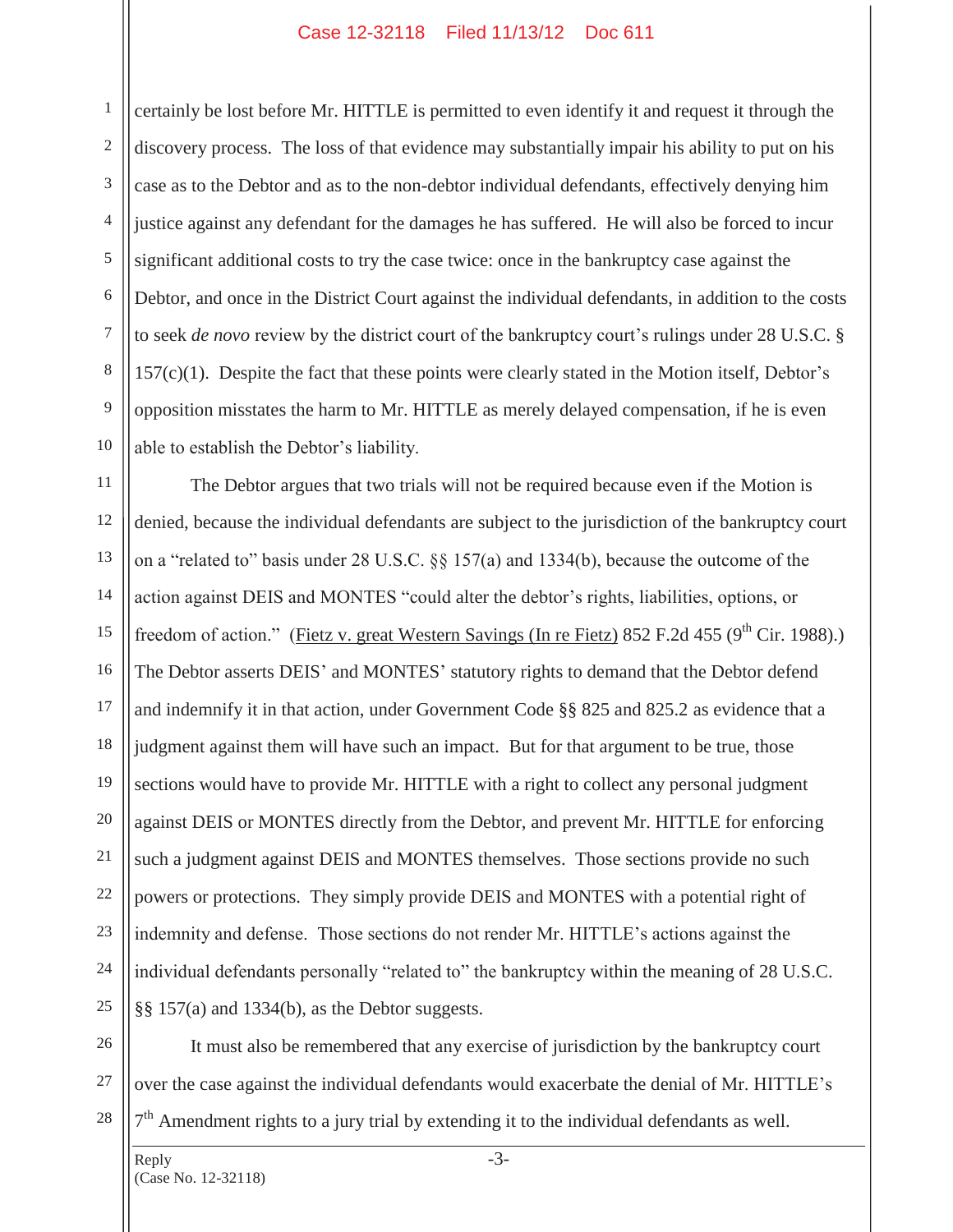## Case 12-32118 Filed 11/13/12 Doc 611

Debtor argues that granting the Motion will also prejudice it by forcing it to incur legal costs to defend itself in the district court action. But, as addressed in the Motion, litigation costs alone do not compel denial of stay relief. (In re Santa Clara County Fair Ass'n 180 B.R. 564, 566 ( $9<sup>th</sup>$  Cir. BAP 1995).) Although courts have recognized that in some extreme cases the potential litigation expenses might justify enjoining litigation against the debtor, "the circumstances must be extraordinary." (In re Todd Shipyards Corp. 92 B.R. 600, 603, fn. 4 (Bkrtcy.D.N.J.,1988).)

15 16 17 18 The court in Todd Shipyards Corp. held that the debtor, a large corporation, would not be imperiled by the costs to defend against the 65 pending tort actions against it. By way of perspective, that court cited a few examples of cases that do demonstrate the extraordinary circumstances warranting denial of a relief motion. Specifically, that court cited: *In re Johns– Manville Corp.* (45 B.R. 823 (S.D.N.Y.1984)), in which a bankruptcy court ruled that the costs to defend against 25,000 pending lawsuits would endanger the existence of the debtor; *In re UNR Industries, Inc.,* (45 B.R. 322 (N.D.Ill.1984)), in which the costs to defend 17,000 claims pending against the debtor would drain the estate irreparably; and *A.H. Robins Co., Inc. v. Piccinin* (788 F.2d 994 (4th Cir.1986)) wherein granting relief would require the debtor to defend against 5,000 pending lawsuits, and an equal number that had not yet been filed, the costs of which would have exhausted the estate.

19 20 21 22 23 24 25 26 27 28 The theme underlying the "extraordinary circumstances" standard referenced in Todd Shipyards Corp., and applied to the  $9<sup>th</sup>$  Circuit in In re Santa Clara County Fair Ass'n, is the very real concern by the court that the costs to defend against 10,000 or more claims or actions would exhaust the bankruptcy estates. Weighed against the fact that the Debtor is a major municipality, estimated to be the 65<sup>th</sup> largest city in the United States, with an estimated annual budget of seven billion dollars (\$7,000,000,000.00), the "iceberg" depicted in the Debtor's opposition (160 pre-petition claims, including only 50 in which the Debtor is named as a defendant or has a duty to defend an employee) simply do not present a threat that would imperil the Debtor's continued existence or its ability to reorganize its debt. Those potential costs do not justify a denial of the Motion in this case.

1

2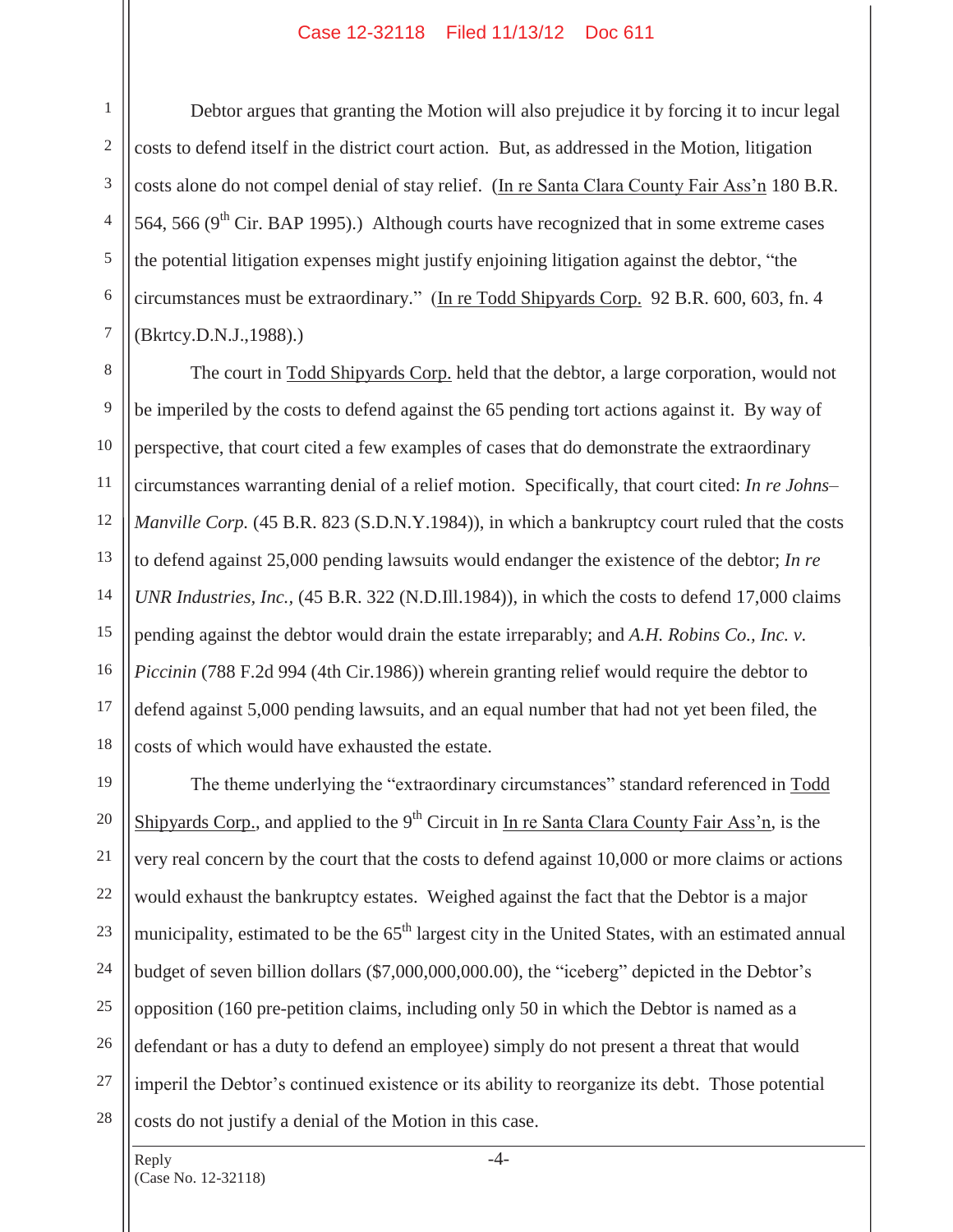## Case 12-32118 Filed 11/13/12 Doc 611

 The Debtor's assertion that the City Attorney's Office is understaffed and over whelmed with work is irrelevant. As Debtor readily acknowledges in its opposition, Renne Sloan Holtzman Sakai, LLP ("Renne Sloan") has been its outside defense counsel in the subject district court case from the beginning. Clearly the Debtor does not lack the resources necessary to defend this case; it took the steps necessary to supplement those resources with outside counsel months before filing its bankruptcy petition. Granting relief from the stay to permit Mr. HITTLE to liquidate the value of his claim against the city by way of that action will not increase the work load on the City Attorney's Office.

10 11 12 13 14 15 16 17 18 19 20 21 22 23 The Debtor's last argument may be the most telling of its true intentions in opposing the Motion. Debtor opines that denying the Motion would actually promote judicial economy by making it "more readily apparent to creditors like Hittle that they will not receive anything close to the one hundred cents on the dollars on any recovery against [Debtor]." Mr. HITTLE is not laboring under a delusion that he will somehow avoid the shriveling affect of the Chapter 9 bankruptcy on any judgment he obtain against the Debtor, as Debtor seems to think. The Motion expressly limits the relief sought to permitting the action to proceed to judgment, not to enforce any such judgment as to the Debtor. Mr. HITTLE has never argued that his claim is non-dischargeable. He merely seeks to have the opportunity to liquidate the value of his claim. The Debtor's final argument also reinforces the Debtor's apparent belief that Mr. HITTLE will be required to collect any judgment against the non-debtor individual defendants from the Debtor, and that such judgments against non-debtors will still be subject to the bankruptcy. Again, that is simply not the case. Mr. HITTLE plans to enforce any judgment against the individual defendants against them personally to the greatest extent possible.

24

1

2

3

4

5

6

7

8

9

**CONCLUSION** 

25 26 27 28 For the above stated reasons, and those set forth in the Motion By Ronald Hittle For Relief From Automatic Stay, Creditor RONALD HITTLE respectfully stands on his request that the Court enter an order modifying the automatic stay of 11 U.S.C. § 362(a) in this case to allow him to pursue to judgment his action under Title VII, 42 U.S.C. 1983, and the related